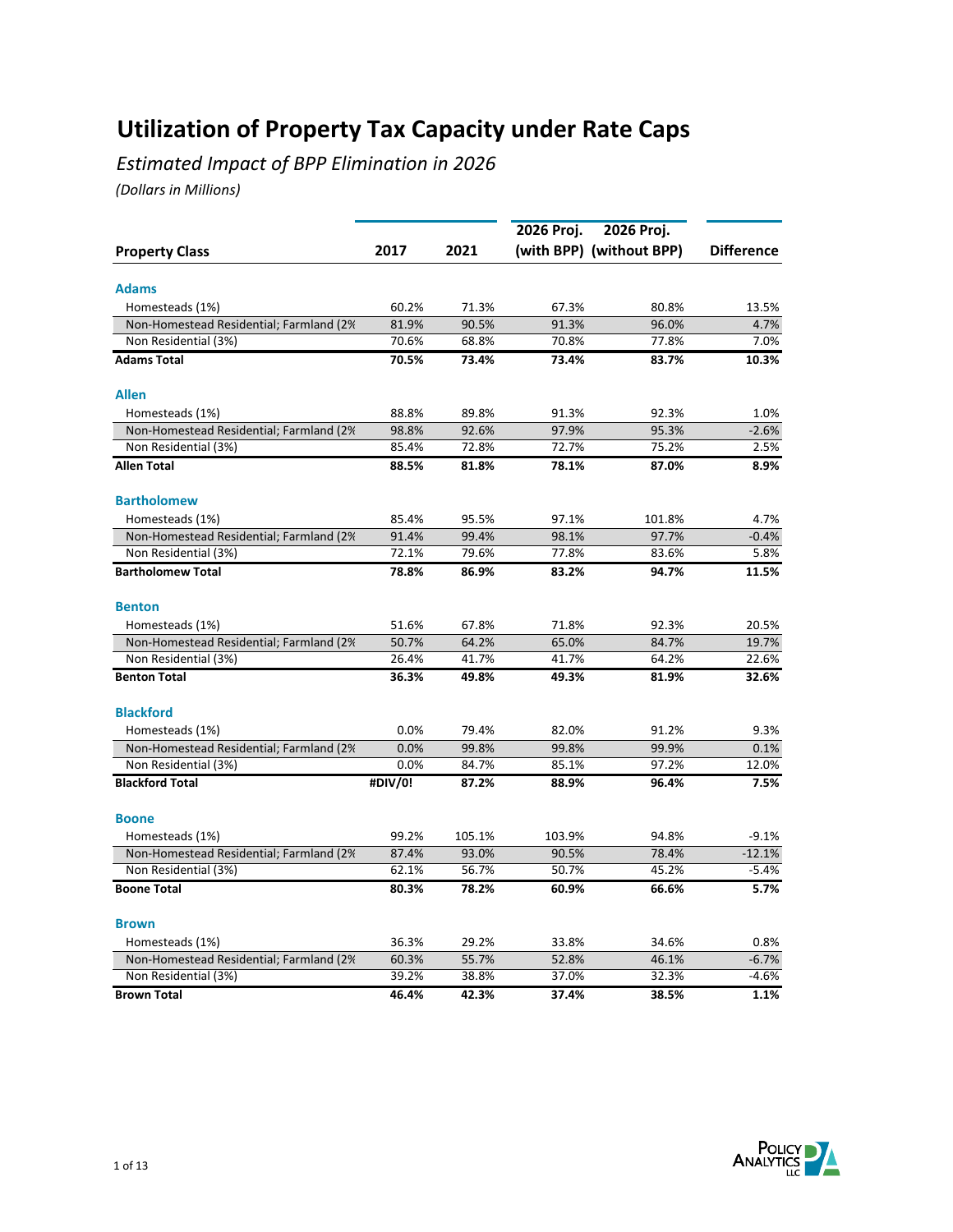*Estimated Impact of BPP Elimination in 2026*

|                                                             |       |       | 2026 Proj. | 2026 Proj.               |                   |
|-------------------------------------------------------------|-------|-------|------------|--------------------------|-------------------|
| <b>Property Class</b>                                       | 2017  | 2021  |            | (with BPP) (without BPP) | <b>Difference</b> |
|                                                             |       |       |            |                          |                   |
| <b>Carroll</b>                                              |       |       |            |                          |                   |
| Homesteads (1%)                                             | 49.5% | 57.0% | 56.8%      | 55.6%                    | $-1.2%$           |
| Non-Homestead Residential; Farmland (2%)                    | 58.3% | 62.7% | 60.1%      | 53.4%                    | $-6.6%$           |
| Non Residential (3%)                                        | 46.7% | 46.9% | 44.8%      | 40.8%                    | $-4.1%$           |
| <b>Carroll Total</b>                                        | 52.2% | 54.3% | 43.7%      | 50.8%                    | 7.2%              |
| Cass                                                        |       |       |            |                          |                   |
| Homesteads (1%)                                             | 67.5% | 77.7% | 82.5%      | 90.0%                    | 7.5%              |
| Non-Homestead Residential; Farmland (2%                     | 82.8% | 91.6% | 94.5%      | 97.6%                    | 3.1%              |
| Non Residential (3%)                                        | 74.6% | 74.4% | 77.9%      | 83.3%                    | 5.5%              |
| <b>Cass Total</b>                                           | 75.9% | 79.8% | 82.7%      | 90.9%                    | 8.2%              |
| <b>Clark</b>                                                |       |       |            |                          |                   |
| Homesteads (1%)                                             | 77.2% | 84.4% | 83.4%      | 82.9%                    | $-0.5%$           |
| Non-Homestead Residential; Farmland (2%                     | 91.4% | 93.6% | 91.8%      | 88.3%                    | $-3.5%$           |
| Non Residential (3%)                                        | 77.9% | 78.1% | 72.3%      | 67.0%                    | $-5.3%$           |
| <b>Clark Total</b>                                          | 79.7% | 82.3% | 72.0%      | 77.4%                    | 5.4%              |
| Clay                                                        |       |       |            |                          |                   |
| Homesteads (1%)                                             | 30.1% | 35.3% | 9.1%       | 28.8%                    | 19.6%             |
| Non-Homestead Residential; Farmland (2%                     | 63.3% | 69.2% | 70.6%      | 78.6%                    | 8.0%              |
| Non Residential (3%)                                        | 61.1% | 66.3% | 65.2%      | 65.8%                    | 0.6%              |
| <b>Clay Total</b>                                           | 54.0% | 58.7% | 51.2%      | 58.3%                    | 7.1%              |
| <b>Clinton</b>                                              |       |       |            |                          |                   |
|                                                             | 65.2% | 78.1% | 68.5%      | 87.2%                    | 18.7%             |
| Homesteads (1%)<br>Non-Homestead Residential; Farmland (2%) | 83.4% | 97.2% | 97.1%      | 103.5%                   | 6.3%              |
| Non Residential (3%)                                        | 85.2% | 85.5% | 84.5%      | 89.1%                    | 4.6%              |
|                                                             |       |       |            |                          |                   |
| <b>Clinton Total</b>                                        | 80.7% | 86.8% | 83.2%      | 93.9%                    | 10.7%             |
| <b>Crawford</b>                                             |       |       |            |                          |                   |
| Homesteads (1%)                                             | 76.4% | 83.1% | 87.2%      | 93.2%                    | 6.0%              |
| Non-Homestead Residential; Farmland (2%)                    | 99.6% | 99.4% | 99.2%      | 99.3%                    | 0.1%              |
| Non Residential (3%)                                        | 94.8% | 96.0% | 92.8%      | 95.8%                    | 2.9%              |
| <b>Crawford Total</b>                                       | 92.2% | 93.5% | 91.1%      | 96.1%                    | 5.0%              |
| <b>Daviess</b>                                              |       |       |            |                          |                   |
| Homesteads (1%)                                             | 62.4% | 72.5% | 76.1%      | 86.5%                    | 10.4%             |
| Non-Homestead Residential; Farmland (2%)                    | 87.9% | 95.7% | 94.5%      | 96.3%                    | 1.8%              |
| Non Residential (3%)                                        | 64.4% | 69.0% | 67.6%      | 69.1%                    | 1.6%              |
| <b>Daviess Total</b>                                        | 70.3% | 75.7% | 73.2%      | 83.3%                    | 10.1%             |

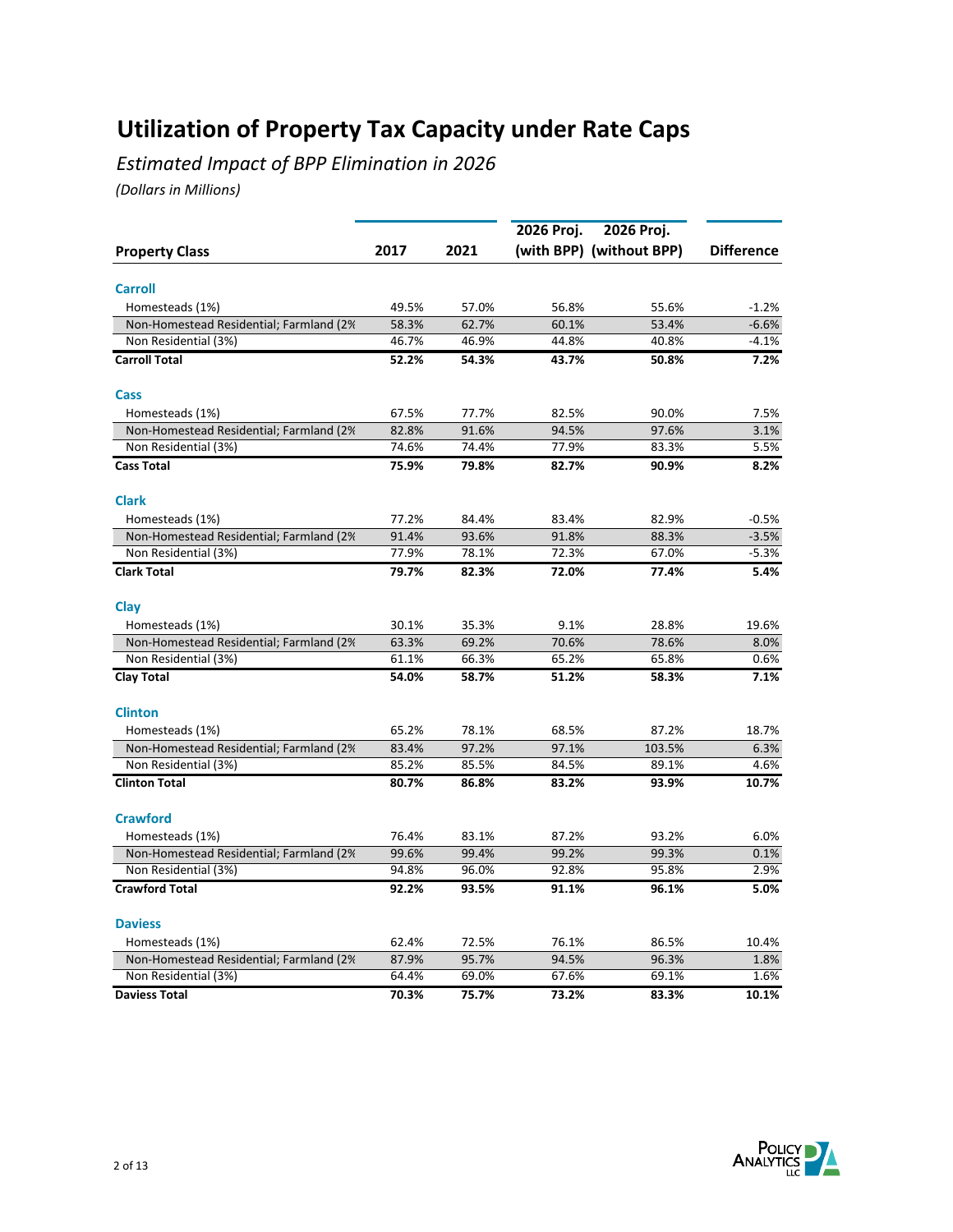*Estimated Impact of BPP Elimination in 2026*

|                                          |       |        | 2026 Proj. | 2026 Proj.               |                   |
|------------------------------------------|-------|--------|------------|--------------------------|-------------------|
| <b>Property Class</b>                    | 2017  | 2021   |            | (with BPP) (without BPP) | <b>Difference</b> |
|                                          |       |        |            |                          |                   |
| <b>Dearborn</b>                          |       |        |            |                          |                   |
| Homesteads (1%)                          | 81.0% | 88.0%  | 89.2%      | 96.7%                    | 7.5%              |
| Non-Homestead Residential; Farmland (2%) | 95.4% | 94.6%  | 95.4%      | 99.6%                    | 4.3%              |
| Non Residential (3%)                     | 76.7% | 80.8%  | 82.1%      | 86.7%                    | 4.6%              |
| <b>Dearborn Total</b>                    | 81.3% | 85.4%  | 90.8%      | 93.7%                    | 2.9%              |
| <b>Decatur</b>                           |       |        |            |                          |                   |
| Homesteads (1%)                          | 56.2% | 69.9%  | 71.8%      | 77.7%                    | 5.9%              |
| Non-Homestead Residential; Farmland (2%  | 65.1% | 76.4%  | 75.3%      | 73.8%                    | $-1.5%$           |
| Non Residential (3%)                     | 57.7% | 66.1%  | 65.0%      | 68.2%                    | 3.2%              |
| <b>Decatur Total</b>                     | 59.3% | 69.1%  | 64.0%      | 73.0%                    | 9.0%              |
| <b>DeKalb</b>                            |       |        |            |                          |                   |
| Homesteads (1%)                          | 60.4% | 62.0%  | 43.0%      | 70.6%                    | 27.6%             |
| Non-Homestead Residential; Farmland (2%  | 81.1% | 76.3%  | 73.5%      | 87.7%                    | 14.2%             |
| Non Residential (3%)                     | 66.3% | 63.1%  | 61.8%      | 78.1%                    | 16.2%             |
| <b>DeKalb Total</b>                      | 67.3% | 64.3%  | 56.7%      | 76.8%                    | 20.1%             |
| <b>Delaware</b>                          |       |        |            |                          |                   |
| Homesteads (1%)                          | 77.9% | 82.7%  | 84.6%      | 91.0%                    | 6.4%              |
| Non-Homestead Residential; Farmland (2%  | 94.5% | 98.1%  | 97.6%      | 98.2%                    | 0.6%              |
| Non Residential (3%)                     | 84.3% | 88.1%  | 89.9%      | 90.7%                    | 0.8%              |
| <b>Delaware Total</b>                    | 85.1% | 88.7%  | 89.2%      | 92.9%                    | 3.7%              |
| <b>Dubois</b>                            |       |        |            |                          |                   |
| Homesteads (1%)                          | 78.1% | 85.5%  | 86.8%      | 94.4%                    | 7.6%              |
| Non-Homestead Residential; Farmland (2%) | 86.9% | 93.1%  | 93.1%      | 95.9%                    | 2.8%              |
| Non Residential (3%)                     | 68.7% | 70.0%  | 69.4%      | 75.5%                    | 6.1%              |
| <b>Dubois Total</b>                      | 74.2% | 77.6%  | 76.1%      | 86.3%                    | 10.1%             |
| <b>Elkhart</b>                           |       |        |            |                          |                   |
| Homesteads (1%)                          | 88.2% | 95.1%  | 96.1%      | 100.2%                   | 4.1%              |
| Non-Homestead Residential; Farmland (2%) | 99.7% | 104.5% | 103.3%     | 102.0%                   | $-1.2%$           |
| Non Residential (3%)                     | 87.6% | 89.6%  | 88.4%      | 89.0%                    | 0.6%              |
| <b>Elkhart Total</b>                     | 89.6% | 93.0%  | 88.9%      | 95.2%                    | 6.3%              |
| <b>Fayette</b>                           |       |        |            |                          |                   |
| Homesteads (1%)                          | 67.9% | 78.4%  | 82.2%      | 89.7%                    | 7.5%              |
| Non-Homestead Residential; Farmland (2%) | 98.7% | 99.6%  | 99.6%      | 99.6%                    | 0.0%              |
| Non Residential (3%)                     | 85.1% | 84.3%  | 83.7%      | 87.1%                    | 3.4%              |
| <b>Fayette Total</b>                     | 85.4% | 86.8%  | 88.0%      | 92.4%                    | 4.4%              |

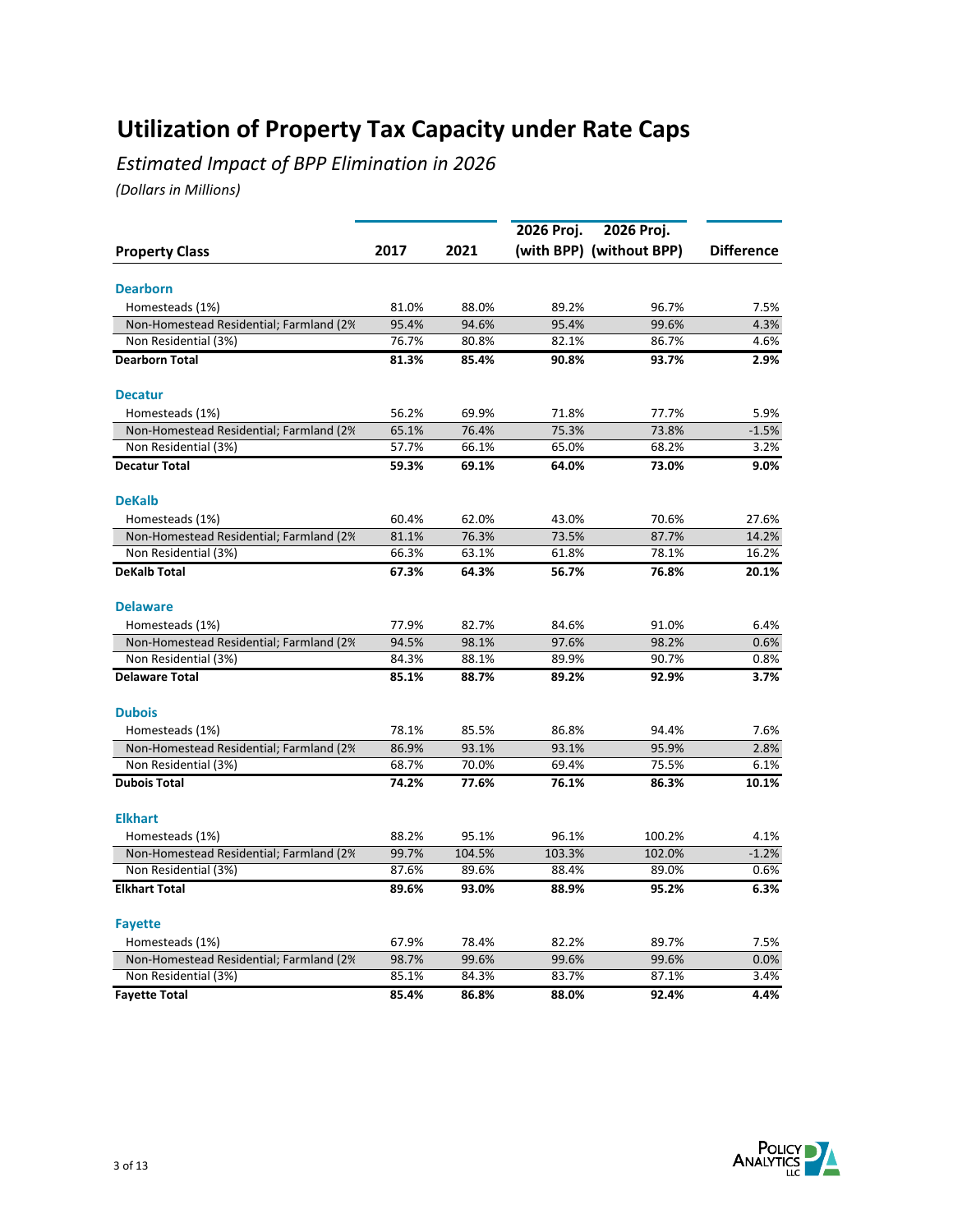*Estimated Impact of BPP Elimination in 2026*

|                                         |       |        | 2026 Proj. | 2026 Proj.               |                   |
|-----------------------------------------|-------|--------|------------|--------------------------|-------------------|
| <b>Property Class</b>                   | 2017  | 2021   |            | (with BPP) (without BPP) | <b>Difference</b> |
|                                         |       |        |            |                          |                   |
| <b>Floyd</b>                            |       |        |            |                          |                   |
| Homesteads (1%)                         | 70.7% | 80.5%  | 81.7%      | 88.9%                    | 7.3%              |
| Non-Homestead Residential; Farmland (2% | 88.6% | 95.6%  | 95.2%      | 96.8%                    | 1.6%              |
| Non Residential (3%)                    | 72.5% | 75.9%  | 76.6%      | 84.5%                    | 7.8%              |
| <b>Floyd Total</b>                      | 74.2% | 80.9%  | 82.9%      | 89.0%                    | 6.1%              |
| <b>Fountain</b>                         |       |        |            |                          |                   |
| Homesteads (1%)                         | 52.6% | 67.0%  | 71.0%      | 77.2%                    | 6.1%              |
| Non-Homestead Residential; Farmland (2% | 69.7% | 82.4%  | 82.6%      | 78.1%                    | $-4.5%$           |
| Non Residential (3%)                    | 59.4% | 67.6%  | 67.2%      | 61.6%                    | $-5.6%$           |
| <b>Fountain Total</b>                   | 62.8% | 72.6%  | 67.0%      | 74.2%                    | 7.2%              |
| <b>Franklin</b>                         |       |        |            |                          |                   |
| Homesteads (1%)                         | 61.4% | 69.4%  | 70.4%      | 74.7%                    | 4.2%              |
| Non-Homestead Residential; Farmland (2% | 71.8% | 75.5%  | 75.1%      | 74.4%                    | $-0.7%$           |
| Non Residential (3%)                    | 52.5% | 53.1%  | 53.2%      | 53.1%                    | $-0.1%$           |
| <b>Franklin Total</b>                   | 61.6% | 65.1%  | 62.9%      | 69.3%                    | 6.4%              |
| <b>Fulton</b>                           |       |        |            |                          |                   |
| Homesteads (1%)                         | 54.6% | 64.0%  | 65.8%      | 75.4%                    | 9.6%              |
| Non-Homestead Residential; Farmland (2% | 78.9% | 86.8%  | 86.7%      | 86.4%                    | $-0.4%$           |
| Non Residential (3%)                    | 63.1% | 64.4%  | 65.4%      | 66.6%                    | 1.2%              |
| <b>Fulton Total</b>                     | 67.5% | 71.5%  | 69.2%      | 77.9%                    | 8.7%              |
| Gibson                                  |       |        |            |                          |                   |
| Homesteads (1%)                         | 74.6% | 84.5%  | 88.1%      | 97.3%                    | 9.2%              |
| Non-Homestead Residential; Farmland (2% | 86.1% | 90.2%  | 90.7%      | 97.3%                    | 6.6%              |
| Non Residential (3%)                    | 68.0% | 66.8%  | 65.1%      | 92.9%                    | 27.8%             |
| <b>Gibson Total</b>                     | 71.8% | 72.1%  | 72.1%      | 95.6%                    | 23.4%             |
| <b>Grant</b>                            |       |        |            |                          |                   |
| Homesteads (1%)                         | 50.9% | 66.0%  | 41.9%      | 72.4%                    | 30.6%             |
| Non-Homestead Residential; Farmland (2% | 83.8% | 88.9%  | 90.4%      | 97.8%                    | 7.4%              |
| Non Residential (3%)                    | 84.9% | 87.6%  | 88.7%      | 90.7%                    | 2.0%              |
| <b>Grant Total</b>                      | 77.4% | 82.8%  | 80.6%      | 87.0%                    | 6.3%              |
| <b>Greene</b>                           |       |        |            |                          |                   |
| Homesteads (1%)                         | 71.1% | 80.2%  | 84.2%      | 92.0%                    | 7.9%              |
| Non-Homestead Residential; Farmland (2% | 93.6% | 100.7% | 102.1%     | 108.4%                   | 6.3%              |
| Non Residential (3%)                    | 72.0% | 74.9%  | 76.6%      | 86.3%                    | 9.7%              |
| <b>Greene Total</b>                     | 78.3% | 82.9%  | 87.2%      | 96.0%                    | 8.8%              |

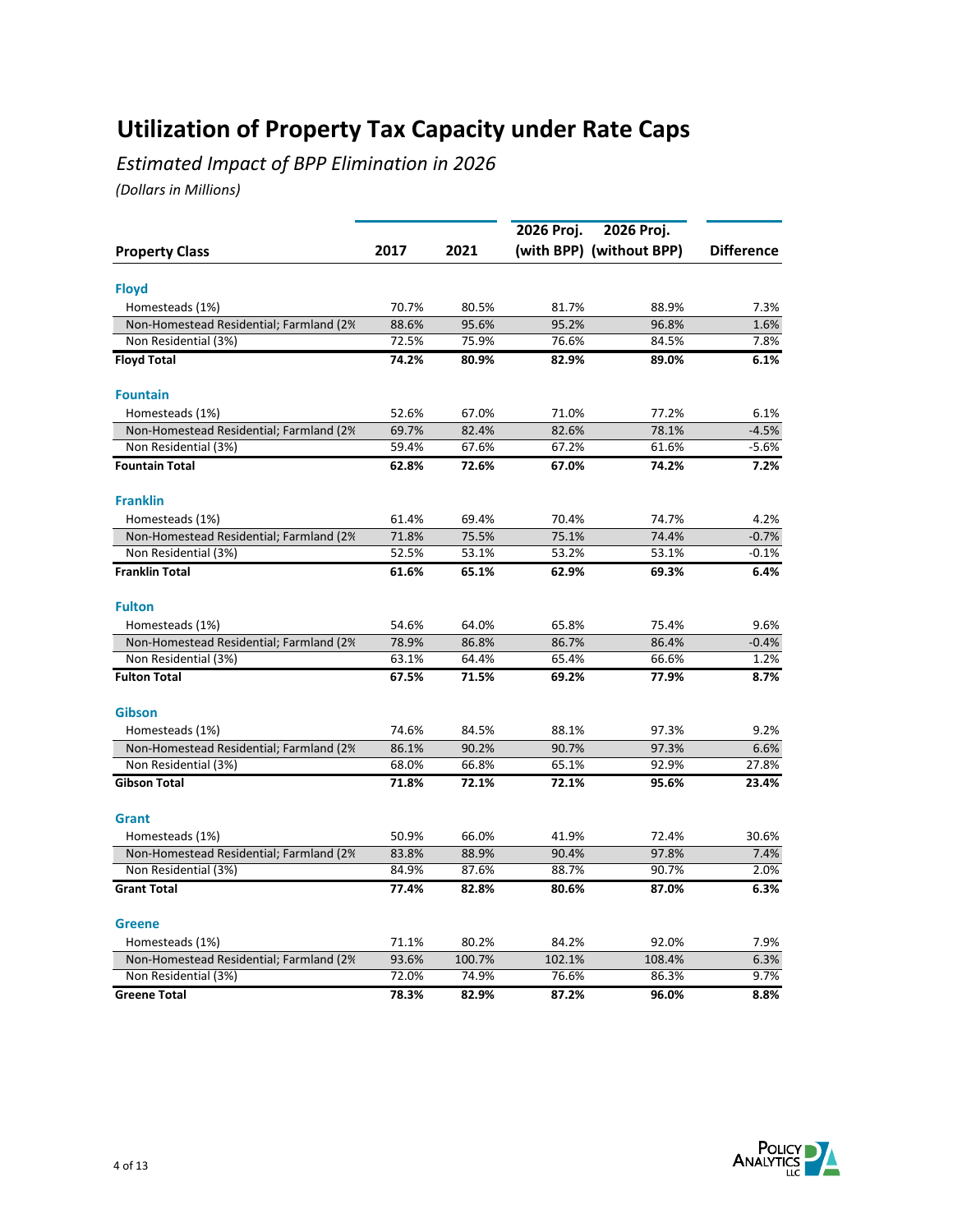*Estimated Impact of BPP Elimination in 2026*

|                                          |                |                | 2026 Proj. | 2026 Proj.               |                   |
|------------------------------------------|----------------|----------------|------------|--------------------------|-------------------|
| <b>Property Class</b>                    | 2017           | 2021           |            | (with BPP) (without BPP) | <b>Difference</b> |
|                                          |                |                |            |                          |                   |
| <b>Hamilton</b>                          |                |                |            |                          |                   |
| Homesteads (1%)                          | 109.1%         | 115.5%         | 115.3%     | 113.9%                   | $-1.5%$           |
| Non-Homestead Residential; Farmland (2%) | 106.6%         | 110.4%         | 109.1%     | 101.2%                   | $-7.9%$           |
| Non Residential (3%)                     | 72.7%          | 71.4%          | 71.3%      | 65.4%                    | $-5.8%$           |
| <b>Hamilton Total</b>                    | 93.5%          | 97.3%          | 92.7%      | 97.9%                    | 5.2%              |
| <b>Hancock</b>                           |                |                |            |                          |                   |
| Homesteads (1%)                          | 84.4%          | 85.3%          | 85.3%      | 84.4%                    | $-0.9%$           |
| Non-Homestead Residential; Farmland (2%  | 93.2%          | 93.0%          | 92.4%      | 87.6%                    | $-4.7%$           |
| Non Residential (3%)                     | 66.4%          | 64.6%          | 59.7%      | 52.1%                    | $-7.6%$           |
| <b>Hancock Total</b>                     | 78.3%          | 77.0%          | 65.3%      | 72.1%                    | 6.8%              |
| <b>Harrison</b>                          |                |                |            |                          |                   |
| Homesteads (1%)                          | 50.8%          | 59.5%          | 60.2%      | 61.3%                    | 1.1%              |
| Non-Homestead Residential; Farmland (2%  | 64.3%          | 67.7%          | 66.7%      | 62.5%                    | $-4.2%$           |
| Non Residential (3%)                     | 42.0%          | 43.6%          | 42.7%      | 39.9%                    | $-2.8%$           |
| <b>Harrison Total</b>                    | 49.9%          | 53.8%          | 49.4%      | 54.5%                    | 5.1%              |
| <b>Hendricks</b>                         |                |                |            |                          |                   |
| Homesteads (1%)                          | 92.8%          | 98.7%          | 97.8%      | 96.6%                    | $-1.1%$           |
| Non-Homestead Residential; Farmland (2%  | 95.2%          | 99.5%          | 99.5%      | 95.1%                    | $-4.4%$           |
| Non Residential (3%)                     | 72.2%          | 68.2%          | 62.9%      | 56.0%                    | $-6.9%$           |
| <b>Hendricks Total</b>                   | 82.2%          | 82.7%          | 71.5%      | 77.1%                    | 5.6%              |
| <b>Henry</b>                             |                |                |            |                          |                   |
| Homesteads (1%)                          | 66.5%          | 81.2%          | 84.5%      | 92.1%                    | 7.7%              |
| Non-Homestead Residential; Farmland (2%) | 94.5%          | 99.6%          | 99.8%      | 99.8%                    | 0.0%              |
| Non Residential (3%)                     | 76.5%          | 78.1%          | 81.3%      | 84.9%                    | 3.5%              |
| <b>Henry Total</b>                       | 78.8%          | 83.6%          | 87.3%      | 92.0%                    | 4.7%              |
| <b>Howard</b>                            |                |                |            |                          |                   |
|                                          |                |                | 82.9%      |                          |                   |
| Homesteads (1%)                          | 67.7%<br>96.9% | 77.8%<br>98.0% | 98.2%      | 94.9%<br>99.9%           | 12.0%<br>1.6%     |
| Non-Homestead Residential; Farmland (2%) | 85.8%          | 93.6%          | 95.0%      | 94.6%                    | $-0.4%$           |
| Non Residential (3%)                     |                |                |            |                          |                   |
| <b>Howard Total</b>                      | 83.7%          | 90.3%          | 92.0%      | 96.1%                    | 4.2%              |
| <b>Huntington</b>                        |                |                |            |                          |                   |
| Homesteads (1%)                          | 65.2%          | 83.5%          | 85.6%      | 92.5%                    | 6.9%              |
| Non-Homestead Residential; Farmland (2%) | 78.3%          | 89.0%          | 88.0%      | 90.4%                    | 2.4%              |
| Non Residential (3%)                     | 67.8%          | 68.8%          | 71.7%      | 76.5%                    | 4.8%              |
| <b>Huntington Total</b>                  | 69.6%          | 76.5%          | 75.9%      | 87.1%                    | 11.2%             |

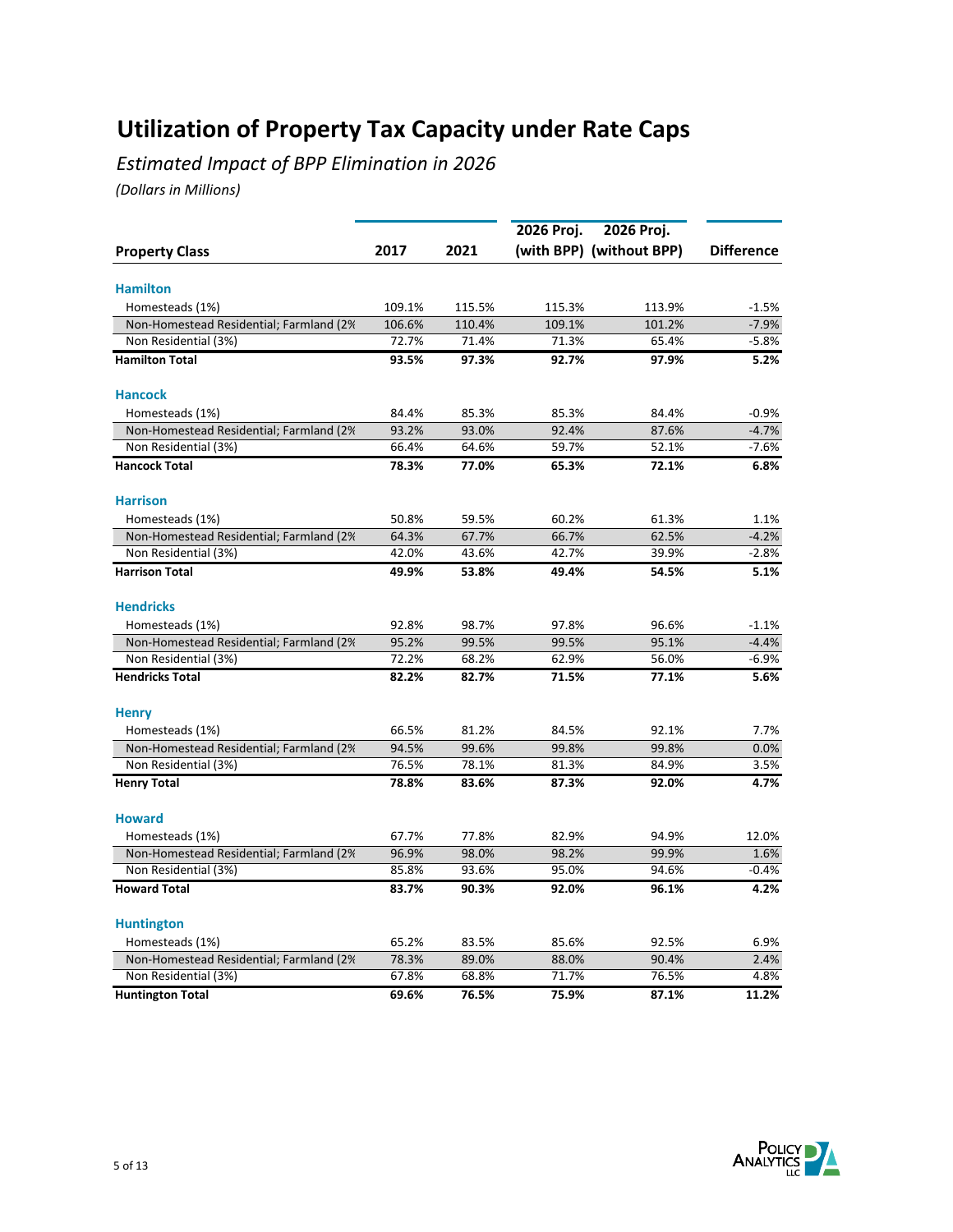*Estimated Impact of BPP Elimination in 2026*

|                                          |       |       | 2026 Proj. | 2026 Proj.               |                   |
|------------------------------------------|-------|-------|------------|--------------------------|-------------------|
| <b>Property Class</b>                    | 2017  | 2021  |            | (with BPP) (without BPP) | <b>Difference</b> |
|                                          |       |       |            |                          |                   |
| <b>Jackson</b>                           |       |       |            |                          |                   |
| Homesteads (1%)                          | 47.5% | 57.0% | 62.7%      | 81.4%                    | 18.7%             |
| Non-Homestead Residential; Farmland (2%) | 81.6% | 85.9% | 86.3%      | 95.4%                    | 9.1%              |
| Non Residential (3%)                     | 59.7% | 69.3% | 67.8%      | 85.0%                    | 17.2%             |
| <b>Jackson Total</b>                     | 61.3% | 69.0% | 71.6%      | 86.4%                    | 14.8%             |
| <b>Jasper</b>                            |       |       |            |                          |                   |
| Homesteads (1%)                          | 43.4% | 51.9% | 55.7%      | 74.7%                    | 18.9%             |
| Non-Homestead Residential; Farmland (2%  | 44.2% | 53.3% | 56.3%      | 68.9%                    | 12.6%             |
| Non Residential (3%)                     | 31.0% | 36.8% | 39.5%      | 51.8%                    | 12.4%             |
| <b>Jasper Total</b>                      | 36.5% | 43.1% | 46.8%      | 64.4%                    | 17.5%             |
| Jay                                      |       |       |            |                          |                   |
| Homesteads (1%)                          | 34.9% | 51.8% | 35.5%      | 71.8%                    | 36.3%             |
| Non-Homestead Residential; Farmland (2%  | 86.6% | 97.9% | 96.1%      | 102.6%                   | 6.5%              |
| Non Residential (3%)                     | 71.0% | 75.8% | 76.7%      | 84.0%                    | 7.3%              |
| Jay Total                                | 70.3% | 76.6% | 72.3%      | 87.4%                    | 15.1%             |
| <b>Jefferson</b>                         |       |       |            |                          |                   |
| Homesteads (1%)                          | 71.8% | 83.2% | 82.9%      | 92.8%                    | 10.0%             |
| Non-Homestead Residential; Farmland (2%  | 90.7% | 98.1% | 97.3%      | 99.6%                    | 2.3%              |
| Non Residential (3%)                     | 75.3% | 85.7% | 86.6%      | 93.7%                    | 7.1%              |
| Jefferson Total                          | 78.0% | 87.5% | 89.0%      | 95.2%                    | 6.2%              |
| <b>Jennings</b>                          |       |       |            |                          |                   |
| Homesteads (1%)                          | 61.2% | 74.1% | 79.8%      | 90.2%                    | 10.4%             |
| Non-Homestead Residential; Farmland (2%) | 89.9% | 97.3% | 99.3%      | 99.7%                    | 0.4%              |
| Non Residential (3%)                     | 77.6% | 72.8% | 75.8%      | 79.8%                    | 4.0%              |
| <b>Jennings Total</b>                    | 76.7% | 77.9% | 82.2%      | 89.3%                    | 7.1%              |
| <b>Johnson</b>                           |       |       |            |                          |                   |
| Homesteads (1%)                          | 87.4% | 93.0% | 92.7%      | 88.3%                    | $-4.5%$           |
| Non-Homestead Residential; Farmland (2%  | 94.6% | 98.7% | 96.6%      | 89.0%                    | $-7.6%$           |
| Non Residential (3%)                     | 74.7% | 73.9% | 70.0%      | 59.7%                    | $-10.3%$          |
| <b>Johnson Total</b>                     | 82.9% | 85.4% | 73.0%      | 78.1%                    | 5.1%              |
| <b>Knox</b>                              |       |       |            |                          |                   |
| Homesteads (1%)                          | 72.9% | 80.7% | 80.3%      | 92.3%                    | 12.1%             |
| Non-Homestead Residential; Farmland (2%  | 76.3% | 85.0% | 85.2%      | 100.0%                   | 14.8%             |
| Non Residential (3%)                     | 37.8% | 48.4% | 50.6%      | 83.3%                    | 32.7%             |
| <b>Knox Total</b>                        | 49.2% | 58.3% | 60.3%      | 91.5%                    | 31.2%             |

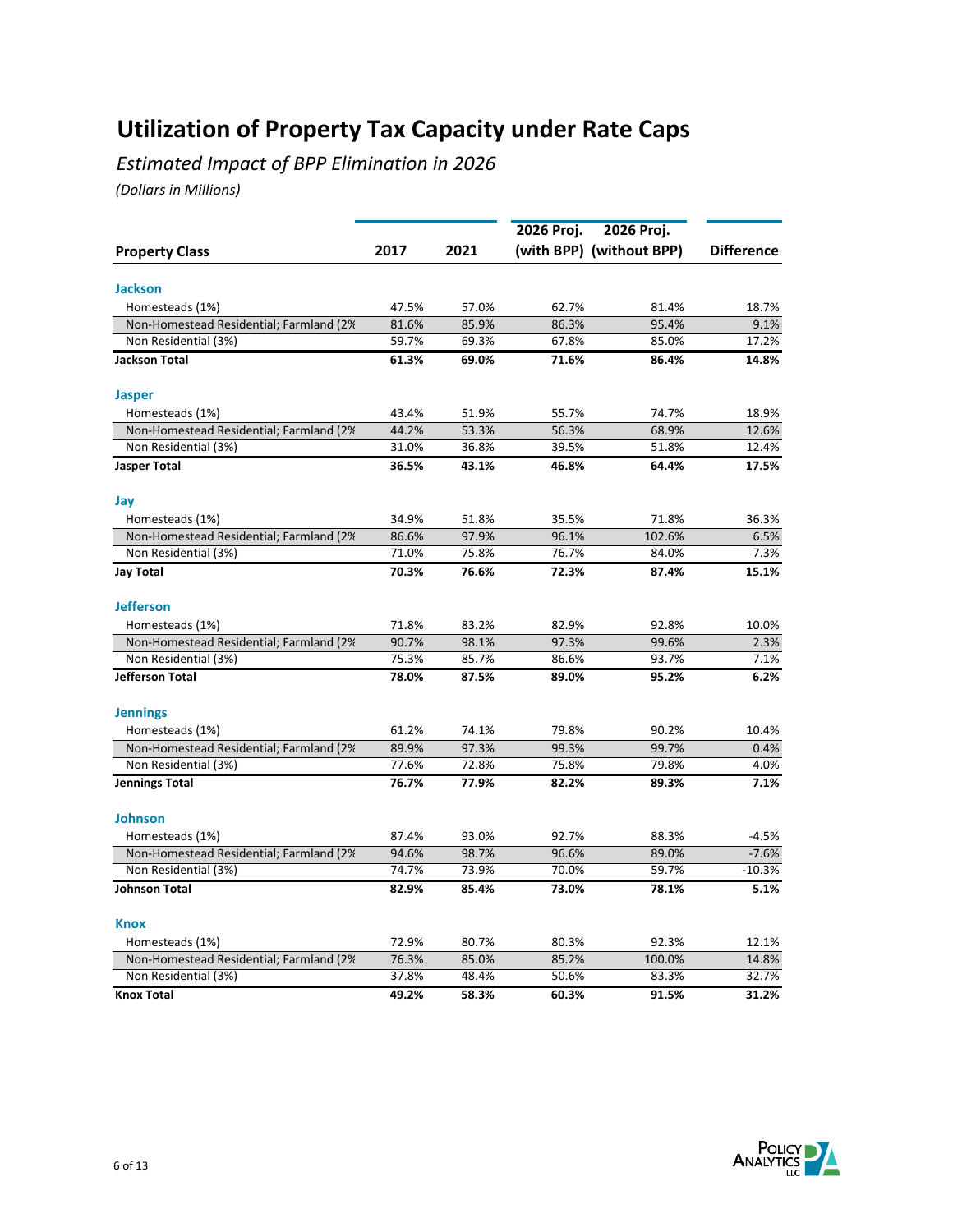*Estimated Impact of BPP Elimination in 2026*

|                                          |        |        | 2026 Proj. | 2026 Proj.               |                   |
|------------------------------------------|--------|--------|------------|--------------------------|-------------------|
| <b>Property Class</b>                    | 2017   | 2021   |            | (with BPP) (without BPP) | <b>Difference</b> |
|                                          |        |        |            |                          |                   |
| <b>Kosciusko</b>                         |        |        |            |                          |                   |
| Homesteads (1%)                          | 61.0%  | 67.0%  | 67.9%      | 74.1%                    | 6.2%              |
| Non-Homestead Residential; Farmland (2%) | 57.0%  | 60.6%  | 59.0%      | 59.7%                    | 0.7%              |
| Non Residential (3%)                     | 56.0%  | 56.3%  | 56.8%      | 62.2%                    | 5.4%              |
| Kosciusko Total                          | 57.4%  | 60.3%  | 57.9%      | 65.0%                    | 7.1%              |
| <b>LaGrange</b>                          |        |        |            |                          |                   |
| Homesteads (1%)                          | 45.7%  | 47.8%  | 49.5%      | 55.6%                    | 6.1%              |
| Non-Homestead Residential; Farmland (2%) | 56.3%  | 57.2%  | 56.4%      | 57.7%                    | 1.3%              |
| Non Residential (3%)                     | 46.7%  | 46.4%  | 46.5%      | 49.7%                    | 3.2%              |
| <b>LaGrange Total</b>                    | 49.0%  | 49.3%  | 49.3%      | 53.8%                    | 4.5%              |
| Lake                                     |        |        |            |                          |                   |
| Homesteads (1%)                          | 108.3% | 105.3% | 107.0%     | 109.1%                   | 2.1%              |
| Non-Homestead Residential; Farmland (2%  | 118.4% | 112.2% | 112.1%     | 111.1%                   | $-1.0%$           |
| Non Residential (3%)                     | 83.5%  | 89.5%  | 90.9%      | 85.4%                    | $-5.5%$           |
| <b>Lake Total</b>                        | 95.5%  | 97.9%  | 97.3%      | 101.0%                   | 3.6%              |
| <b>LaPorte</b>                           |        |        |            |                          |                   |
| Homesteads (1%)                          | 84.2%  | 92.1%  | 93.9%      | 98.3%                    | 4.4%              |
| Non-Homestead Residential; Farmland (2%  | 94.8%  | 98.6%  | 98.9%      | 100.4%                   | 1.5%              |
| Non Residential (3%)                     | 81.4%  | 82.5%  | 82.0%      | 89.1%                    | 7.1%              |
| <b>LaPorte Total</b>                     | 85.9%  | 89.6%  | 91.1%      | 96.4%                    | 5.3%              |
|                                          |        |        |            |                          |                   |
| <b>Lawrence</b>                          |        |        |            |                          |                   |
| Homesteads (1%)                          | 67.9%  | 73.8%  | 77.7%      | 84.5%                    | 6.8%              |
| Non-Homestead Residential; Farmland (2%) | 90.0%  | 90.6%  | 90.7%      | 91.9%                    | 1.1%              |
| Non Residential (3%)                     | 74.1%  | 71.2%  | 71.2%      | 77.9%                    | 6.7%              |
| <b>Lawrence Total</b>                    | 75.6%  | 75.2%  | 74.8%      | 83.9%                    | 9.1%              |
| <b>Madison</b>                           |        |        |            |                          |                   |
| Homesteads (1%)                          | 86.1%  | 93.5%  | 94.9%      | 99.0%                    | 4.2%              |
| Non-Homestead Residential; Farmland (2%) | 96.9%  | 105.6% | 105.8%     | 106.5%                   | 0.7%              |
| Non Residential (3%)                     | 84.7%  | 86.0%  | 88.9%      | 95.4%                    | 6.5%              |
| <b>Madison Total</b>                     | 88.0%  | 92.1%  | 93.3%      | 99.9%                    | 6.6%              |
| <b>Marion</b>                            |        |        |            |                          |                   |
| Homesteads (1%)                          | 97.8%  | 110.2% | 111.6%     | 113.6%                   | 2.0%              |
| Non-Homestead Residential; Farmland (2%) | 106.3% | 115.2% | 116.4%     | 115.5%                   | $-0.9%$           |
| Non Residential (3%)                     | 86.8%  | 92.4%  | 93.8%      | 94.8%                    | 1.0%              |
| <b>Marion Total</b>                      | 93.2%  | 101.9% | 101.6%     | 107.8%                   | 6.1%              |

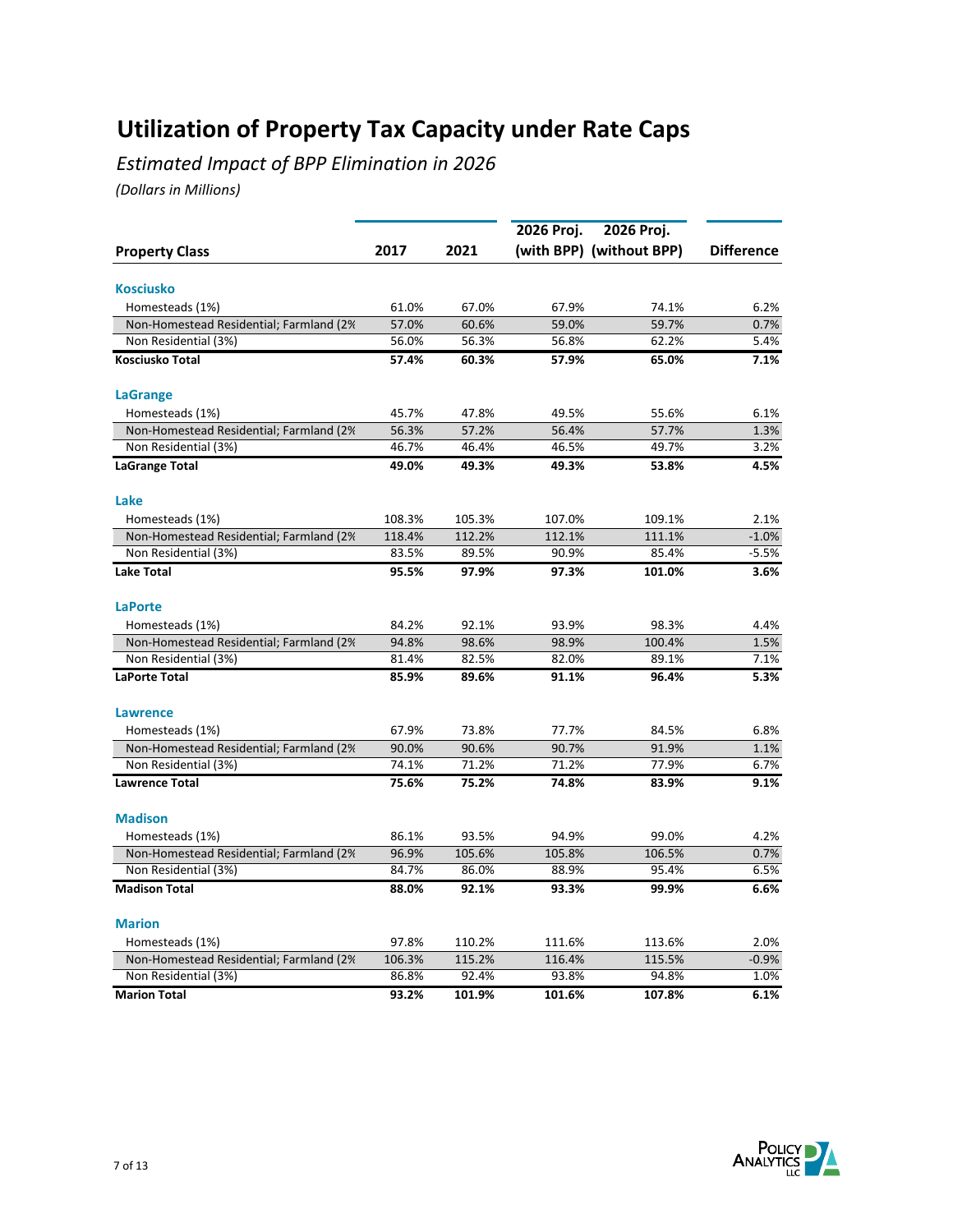*Estimated Impact of BPP Elimination in 2026*

|                                          |       |       | 2026 Proj. | 2026 Proj.               |                   |
|------------------------------------------|-------|-------|------------|--------------------------|-------------------|
| <b>Property Class</b>                    | 2017  | 2021  |            | (with BPP) (without BPP) | <b>Difference</b> |
|                                          |       |       |            |                          |                   |
| <b>Marshall</b>                          |       |       |            |                          |                   |
| Homesteads (1%)                          | 64.5% | 76.5% | 78.5%      | 84.7%                    | 6.1%              |
| Non-Homestead Residential; Farmland (2%) | 68.5% | 76.2% | 75.4%      | 76.7%                    | 1.3%              |
| Non Residential (3%)                     | 66.4% | 69.9% | 69.8%      | 71.8%                    | 2.0%              |
| <b>Marshall Total</b>                    | 66.6% | 73.3% | 71.2%      | 77.4%                    | 6.2%              |
| <b>Martin</b>                            |       |       |            |                          |                   |
| Homesteads (1%)                          | 36.8% | 48.6% | 51.8%      | 66.4%                    | 14.6%             |
| Non-Homestead Residential; Farmland (2%) | 77.5% | 80.2% | 78.9%      | 86.4%                    | 7.5%              |
| Non Residential (3%)                     | 54.6% | 56.6% | 55.6%      | 62.1%                    | 6.5%              |
| <b>Martin Total</b>                      | 56.7% | 59.6% | 57.7%      | 70.5%                    | 12.9%             |
| <b>Miami</b>                             |       |       |            |                          |                   |
| Homesteads (1%)                          | 39.5% | 52.0% | 37.9%      | 58.8%                    | 20.9%             |
| Non-Homestead Residential; Farmland (2%  | 70.1% | 77.4% | 78.0%      | 88.5%                    | 10.5%             |
| Non Residential (3%)                     | 65.8% | 64.9% | 66.0%      | 73.4%                    | 7.4%              |
| <b>Miami Total</b>                       | 61.3% | 64.9% | 64.9%      | 74.4%                    | 9.5%              |
| <b>Monroe</b>                            |       |       |            |                          |                   |
| Homesteads (1%)                          | 79.7% | 85.5% | 85.9%      | 87.8%                    | 1.9%              |
| Non-Homestead Residential; Farmland (2%  | 92.3% | 93.3% | 92.5%      | 89.0%                    | $-3.5%$           |
| Non Residential (3%)                     | 59.7% | 60.3% | 59.3%      | 57.4%                    | $-1.9%$           |
| <b>Monroe Total</b>                      | 74.3% | 77.5% | 72.5%      | 78.8%                    | 6.3%              |
| <b>Montgomery</b>                        |       |       |            |                          |                   |
| Homesteads (1%)                          | 31.1% | 62.5% | 70.9%      | 88.3%                    | 17.4%             |
| Non-Homestead Residential; Farmland (2%) | 79.3% | 86.2% | 87.6%      | 97.6%                    | 10.0%             |
| Non Residential (3%)                     | 68.8% | 72.1% | 71.1%      | 84.0%                    | 12.9%             |
| <b>Montgomery Total</b>                  | 64.0% | 72.5% | 73.9%      | 89.8%                    | 16.0%             |
|                                          |       |       |            |                          |                   |
| <b>Morgan</b>                            |       | 46.5% |            |                          |                   |
| Homesteads (1%)                          | 43.3% |       | 48.5%      | 52.3%                    | 3.8%              |
| Non-Homestead Residential; Farmland (2%) | 59.7% | 58.2% | 58.4%      | 58.0%                    | $-0.4%$           |
| Non Residential (3%)                     | 38.1% | 28.3% | 30.6%      | 38.4%                    | 7.8%              |
| <b>Morgan Total</b>                      | 44.3% | 38.9% | 40.5%      | 49.4%                    | 8.9%              |
| <b>Newton</b>                            |       |       |            |                          |                   |
| Homesteads (1%)                          | 76.6% | 87.0% | 89.4%      | 94.5%                    | 5.1%              |
| Non-Homestead Residential; Farmland (2%) | 89.0% | 98.6% | 98.2%      | 99.1%                    | 1.0%              |
| Non Residential (3%)                     | 66.0% | 73.7% | 73.5%      | 73.5%                    | 0.0%              |
| <b>Newton Total</b>                      | 77.7% | 84.2% | 79.8%      | 90.2%                    | 10.4%             |

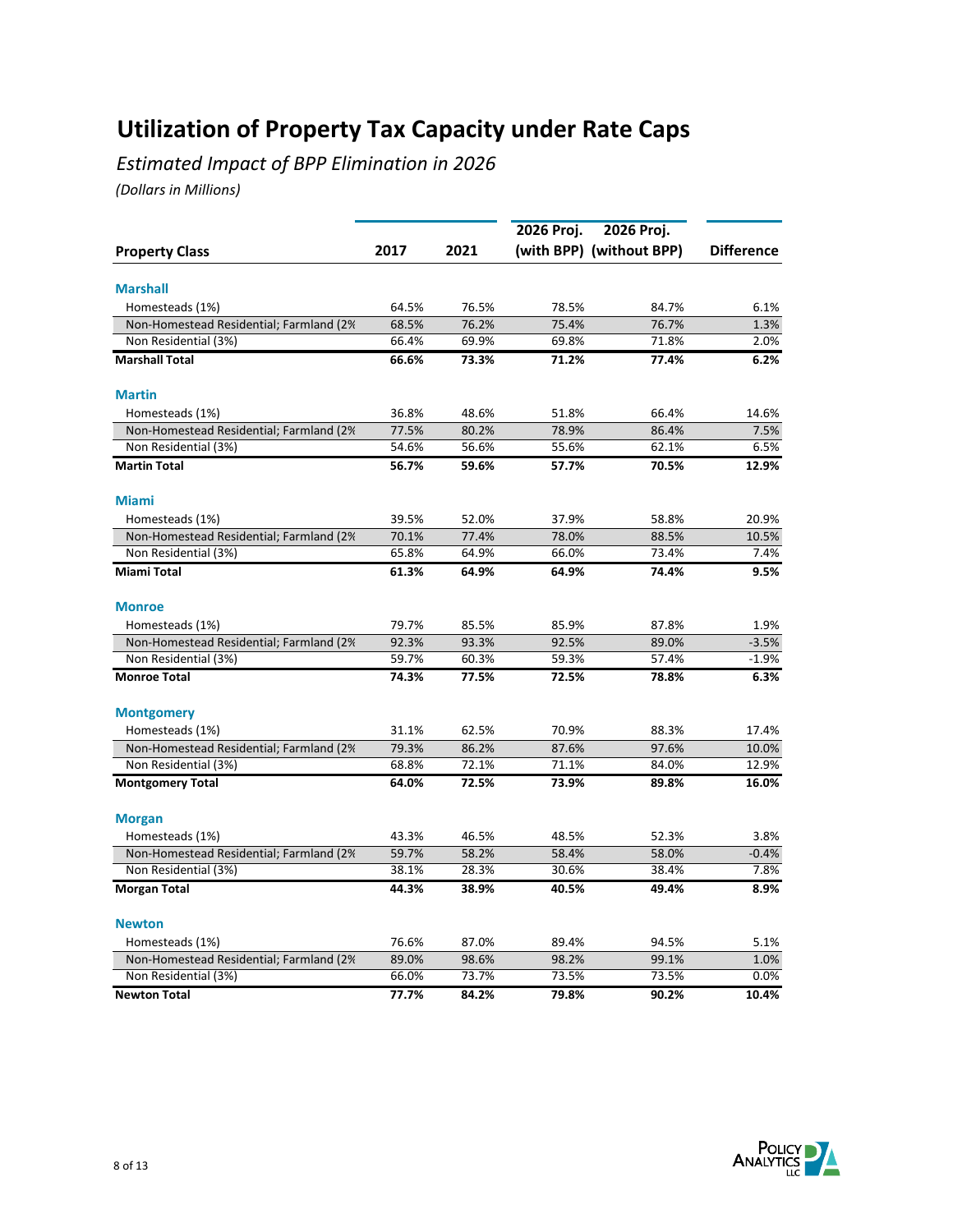*Estimated Impact of BPP Elimination in 2026*

|                                         |       |       | 2026 Proj. | 2026 Proj.               |                   |
|-----------------------------------------|-------|-------|------------|--------------------------|-------------------|
| <b>Property Class</b>                   | 2017  | 2021  |            | (with BPP) (without BPP) | <b>Difference</b> |
|                                         |       |       |            |                          |                   |
| <b>Noble</b>                            |       |       |            |                          |                   |
| Homesteads (1%)                         | 52.1% | 62.7% | 66.2%      | 74.9%                    | 8.7%              |
| Non-Homestead Residential; Farmland (2% | 82.5% | 86.7% | 82.3%      | 81.1%                    | $-1.1%$           |
| Non Residential (3%)                    | 67.3% | 66.7% | 64.7%      | 64.3%                    | -0.4%             |
| <b>Noble Total</b>                      | 66.6% | 68.8% | 62.3%      | 72.1%                    | 9.7%              |
| <b>Ohio</b>                             |       |       |            |                          |                   |
| Homesteads (1%)                         | 62.6% | 72.6% | 74.4%      | 78.7%                    | 4.3%              |
| Non-Homestead Residential; Farmland (2% | 85.0% | 86.9% | 85.5%      | 81.8%                    | $-3.7%$           |
| Non Residential (3%)                    | 62.0% | 61.5% | 60.4%      | 58.1%                    | $-2.3%$           |
| <b>Ohio Total</b>                       | 69.0% | 72.2% | 69.2%      | 74.3%                    | 5.1%              |
| <b>Orange</b>                           |       |       |            |                          |                   |
| Homesteads (1%)                         | 51.7% | 65.7% | 67.9%      | 78.8%                    | 10.9%             |
| Non-Homestead Residential; Farmland (2% | 76.9% | 86.5% | 84.9%      | 88.2%                    | 3.3%              |
| Non Residential (3%)                    | 59.1% | 69.9% | 68.5%      | 80.5%                    | 12.0%             |
| <b>Orange Total</b>                     | 62.1% | 72.1% | 68.7%      | 81.9%                    | 13.2%             |
| <b>Owen</b>                             |       |       |            |                          |                   |
| Homesteads (1%)                         | 63.7% | 71.2% | 72.9%      | 76.4%                    | 3.4%              |
| Non-Homestead Residential; Farmland (2% | 92.2% | 88.9% | 87.8%      | 81.7%                    | $-6.1%$           |
| Non Residential (3%)                    | 64.5% | 62.3% | 60.4%      | 55.7%                    | $-4.7%$           |
| <b>Owen Total</b>                       | 73.0% | 72.3% | 65.9%      | 72.3%                    | 6.4%              |
| <b>Parke</b>                            |       |       |            |                          |                   |
| Homesteads (1%)                         | 27.5% | 40.9% | 42.3%      | 53.1%                    | 10.7%             |
| Non-Homestead Residential; Farmland (2% | 59.0% | 73.8% | 73.6%      | 74.8%                    | 1.1%              |
| Non Residential (3%)                    | 41.8% | 50.6% | 50.5%      | 53.1%                    | 2.6%              |
| <b>Parke Total</b>                      | 47.6% | 58.2% | 55.1%      | 64.2%                    | 9.1%              |
|                                         |       |       |            |                          |                   |
| <b>Perry</b>                            |       |       |            |                          |                   |
| Homesteads (1%)                         | 70.2% | 75.3% | 81.4%      | 90.0%                    | 8.6%              |
| Non-Homestead Residential; Farmland (2% | 91.5% | 97.2% | 97.4%      | 100.4%                   | 3.0%              |
| Non Residential (3%)                    | 75.2% | 71.7% | 71.5%      | 83.2%                    | 11.7%             |
| <b>Perry Total</b>                      | 77.4% | 76.9% | 77.7%      | 90.4%                    | 12.7%             |
| <b>Pike</b>                             |       |       |            |                          |                   |
| Homesteads (1%)                         | 68.9% | 87.3% | 91.9%      | 97.2%                    | 5.3%              |
| Non-Homestead Residential; Farmland (2% | 98.5% | 99.9% | 99.9%      | 99.9%                    | 0.0%              |
| Non Residential (3%)                    | 68.0% | 88.8% | 91.8%      | 98.1%                    | 6.3%              |
| <b>Pike Total</b>                       | 74.7% | 90.7% | 92.6%      | 98.4%                    | 5.8%              |

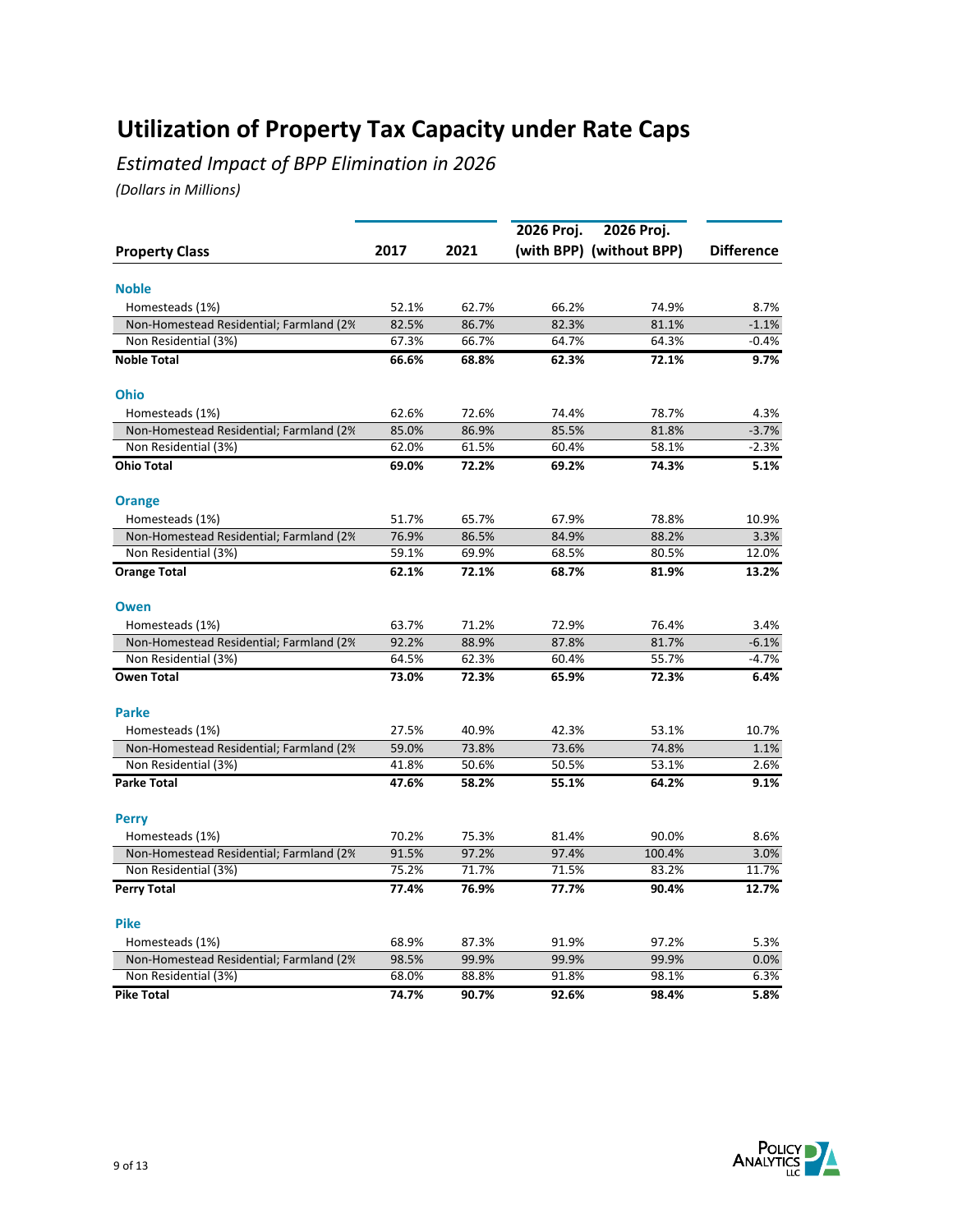*Estimated Impact of BPP Elimination in 2026*

|                                          |       |        | 2026 Proj. | 2026 Proj.               |                   |
|------------------------------------------|-------|--------|------------|--------------------------|-------------------|
| <b>Property Class</b>                    | 2017  | 2021   |            | (with BPP) (without BPP) | <b>Difference</b> |
|                                          |       |        |            |                          |                   |
| <b>Porter</b>                            |       |        |            |                          |                   |
| Homesteads (1%)                          | 87.9% | 94.0%  | 94.9%      | 96.7%                    | 1.8%              |
| Non-Homestead Residential; Farmland (2%) | 94.8% | 101.3% | 100.6%     | 98.7%                    | $-1.9%$           |
| Non Residential (3%)                     | 71.2% | 73.5%  | 72.1%      | 76.2%                    | 4.1%              |
| <b>Porter Total</b>                      | 81.3% | 86.1%  | 82.7%      | 92.0%                    | 9.3%              |
| <b>Posey</b>                             |       |        |            |                          |                   |
| Homesteads (1%)                          | 66.6% | 79.8%  | 81.5%      | 96.8%                    | 15.2%             |
| Non-Homestead Residential; Farmland (2%  | 78.2% | 91.7%  | 92.2%      | 99.9%                    | 7.7%              |
| Non Residential (3%)                     | 53.9% | 54.7%  | 55.3%      | 88.0%                    | 32.6%             |
| <b>Posey Total</b>                       | 59.6% | 62.8%  | 66.2%      | 94.0%                    | 27.8%             |
| <b>Pulaski</b>                           |       |        |            |                          |                   |
| Homesteads (1%)                          | 25.3% | 46.2%  | 47.6%      | 58.4%                    | 10.7%             |
| Non-Homestead Residential; Farmland (2%  | 50.3% | 64.7%  | 65.1%      | 69.6%                    | 4.6%              |
| Non Residential (3%)                     | 33.4% | 42.4%  | 42.3%      | 46.5%                    | 4.1%              |
| <b>Pulaski Total</b>                     | 39.6% | 50.1%  | 48.4%      | 59.0%                    | 10.6%             |
| <b>Putnam</b>                            |       |        |            |                          |                   |
| Homesteads (1%)                          | 45.9% | 61.8%  | 63.1%      | 79.7%                    | 16.6%             |
| Non-Homestead Residential; Farmland (2%  | 71.1% | 88.9%  | 89.6%      | 95.8%                    | 6.2%              |
| Non Residential (3%)                     | 58.8% | 71.8%  | 74.4%      | 82.8%                    | 8.4%              |
| <b>Putnam Total</b>                      | 59.2% | 72.9%  | 74.8%      | 86.1%                    | 11.4%             |
| <b>Randolph</b>                          |       |        |            |                          |                   |
| Homesteads (1%)                          | 60.1% | 74.3%  | 76.4%      | 84.6%                    | 8.2%              |
| Non-Homestead Residential; Farmland (2%  | 76.0% | 89.9%  | 89.2%      | 93.7%                    | 4.6%              |
| Non Residential (3%)                     | 58.7% | 65.3%  | 65.4%      | 73.0%                    | 7.7%              |
| <b>Randolph Total</b>                    | 65.4% | 74.0%  | 73.2%      | 84.3%                    | 11.1%             |
| <b>Ripley</b>                            |       |        |            |                          |                   |
| Homesteads (1%)                          | 54.3% | 65.5%  | 68.7%      | 79.2%                    | 10.5%             |
| Non-Homestead Residential; Farmland (2%  | 73.8% | 81.8%  | 83.2%      | 88.3%                    | 5.1%              |
| Non Residential (3%)                     | 54.6% | 56.8%  | 57.9%      | 67.1%                    | 9.2%              |
| <b>Ripley Total</b>                      | 60.1% | 65.6%  | 69.5%      | 78.2%                    | 8.7%              |
| <b>Rush</b>                              |       |        |            |                          |                   |
| Homesteads (1%)                          | 58.7% | 73.1%  | 76.8%      | 82.1%                    | 5.3%              |
| Non-Homestead Residential; Farmland (2%  | 69.5% | 83.9%  | 84.1%      | 84.0%                    | $-0.2%$           |
| Non Residential (3%)                     | 62.3% | 68.8%  | 70.1%      | 67.3%                    | $-2.8%$           |
| <b>Rush Total</b>                        | 64.8% | 75.1%  | 72.8%      | 79.2%                    | 6.4%              |

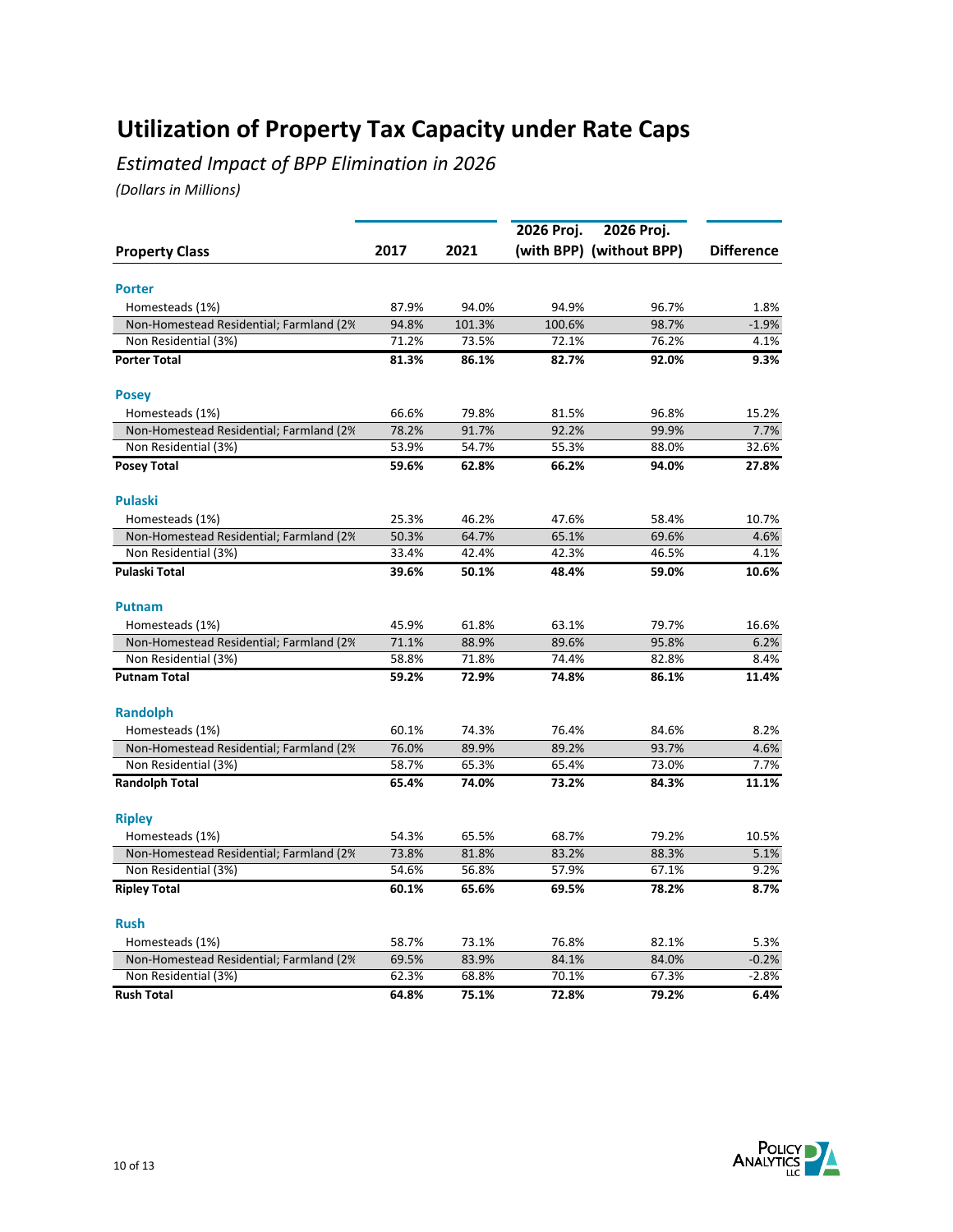*Estimated Impact of BPP Elimination in 2026*

|                                          |        |        | 2026 Proj. |                          |                   |
|------------------------------------------|--------|--------|------------|--------------------------|-------------------|
| <b>Property Class</b>                    | 2017   | 2021   |            | (with BPP) (without BPP) | <b>Difference</b> |
|                                          |        |        |            |                          |                   |
| St. Joseph                               |        |        |            |                          |                   |
| Homesteads (1%)                          | 99.2%  | 103.0% | 104.9%     | 108.6%                   | 3.7%              |
| Non-Homestead Residential; Farmland (2%) | 118.8% | 112.1% | 112.7%     | 112.2%                   | $-0.5%$           |
| Non Residential (3%)                     | 95.6%  | 88.4%  | 91.2%      | 96.8%                    | 5.7%              |
| St. Joseph Total                         | 100.9% | 97.6%  | 99.5%      | 106.2%                   | 6.6%              |
| <b>Scott</b>                             |        |        |            |                          |                   |
| Homesteads (1%)                          | 61.2%  | 72.1%  | 75.7%      | 89.2%                    | 13.4%             |
| Non-Homestead Residential; Farmland (2%  | 96.3%  | 97.3%  | 98.4%      | 99.8%                    | 1.4%              |
| Non Residential (3%)                     | 72.4%  | 74.8%  | 76.9%      | 87.6%                    | 10.7%             |
| <b>Scott Total</b>                       | 74.6%  | 78.1%  | 82.8%      | 91.2%                    | 8.3%              |
| <b>Shelby</b>                            |        |        |            |                          |                   |
| Homesteads (1%)                          | 64.2%  | 73.6%  | 75.5%      | 84.3%                    | 8.8%              |
| Non-Homestead Residential; Farmland (2%  | 74.5%  | 82.3%  | 82.5%      | 86.8%                    | 4.3%              |
| Non Residential (3%)                     | 71.5%  | 72.0%  | 69.2%      | 75.5%                    | 6.3%              |
| <b>Shelby Total</b>                      | 70.6%  | 74.4%  | 71.8%      | 81.3%                    | 9.5%              |
| <b>Spencer</b>                           |        |        |            |                          |                   |
| Homesteads (1%)                          | 51.1%  | 66.5%  | 64.3%      | 94.8%                    | 30.5%             |
| Non-Homestead Residential; Farmland (2%  | 66.3%  | 80.0%  | 74.9%      | 99.8%                    | 24.9%             |
| Non Residential (3%)                     | 43.1%  | 51.8%  | 48.0%      | 87.4%                    | 39.4%             |
| <b>Spencer Total</b>                     | 47.3%  | 57.0%  | 55.2%      | 92.7%                    | 37.5%             |
| <b>Starke</b>                            |        |        |            |                          |                   |
| Homesteads (1%)                          | 59.8%  | 71.4%  | 73.3%      | 79.8%                    | 6.6%              |
| Non-Homestead Residential; Farmland (2%) | 87.6%  | 93.3%  | 90.4%      | 91.2%                    | 0.8%              |
| Non Residential (3%)                     | 69.3%  | 71.2%  | 68.5%      | 67.5%                    | $-1.0%$           |
| <b>Starke Total</b>                      | 73.6%  | 78.1%  | 73.9%      | 80.1%                    | 6.2%              |
| <b>Steuben</b>                           |        |        |            |                          |                   |
| Homesteads (1%)                          | 50.5%  | 53.4%  | 53.9%      | 55.6%                    | 1.7%              |
| Non-Homestead Residential; Farmland (2%) | 53.0%  | 52.8%  | 51.4%      | 48.8%                    | $-2.6%$           |
| Non Residential (3%)                     | 48.7%  | 44.5%  | 43.3%      | 43.5%                    | 0.1%              |
|                                          |        |        |            |                          |                   |
| <b>Steuben Total</b>                     | 51.0%  | 50.1%  | 45.6%      | 49.4%                    | 3.8%              |
| <b>Sullivan</b>                          |        |        |            |                          |                   |
| Homesteads (1%)                          | 60.3%  | 76.4%  | 76.9%      | 93.8%                    | 16.9%             |
| Non-Homestead Residential; Farmland (2%) | 90.0%  | 99.5%  | 99.2%      | 99.8%                    | 0.5%              |
| Non Residential (3%)                     | 61.7%  | 73.6%  | 72.9%      | 97.7%                    | 24.8%             |
| <b>Sullivan Total</b>                    | 69.7%  | 80.0%  | 79.7%      | 97.7%                    | 18.0%             |

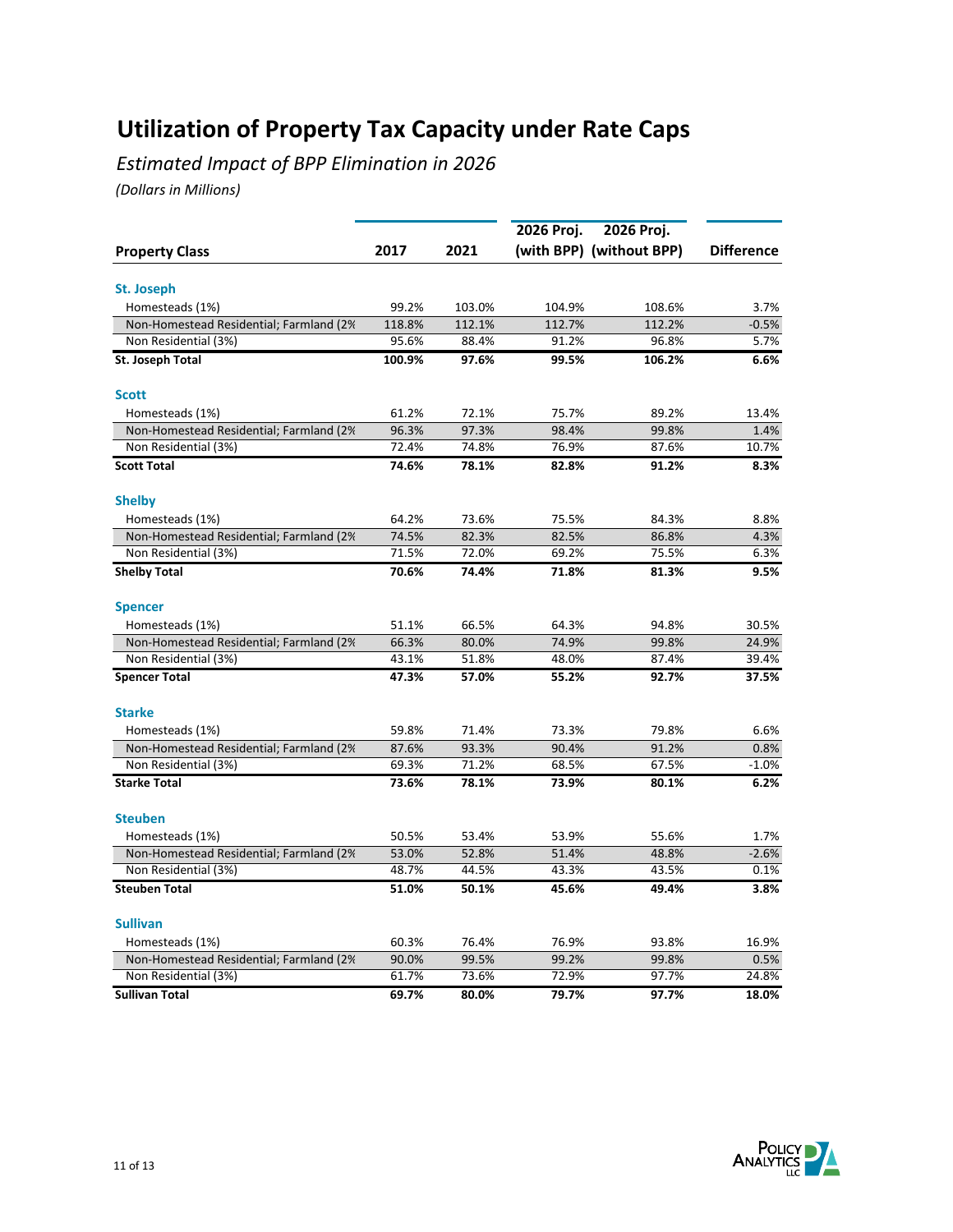*Estimated Impact of BPP Elimination in 2026*

|                                          |        |        | 2026 Proj. | 2026 Proj.               |                   |
|------------------------------------------|--------|--------|------------|--------------------------|-------------------|
| <b>Property Class</b>                    | 2017   | 2021   |            | (with BPP) (without BPP) | <b>Difference</b> |
|                                          |        |        |            |                          |                   |
| <b>Switzerland</b>                       |        |        |            |                          |                   |
| Homesteads (1%)                          | 44.9%  | 55.9%  | 58.1%      | 72.4%                    | 14.3%             |
| Non-Homestead Residential; Farmland (2%) | 67.7%  | 78.5%  | 77.6%      | 90.9%                    | 13.3%             |
| Non Residential (3%)                     | 44.9%  | 51.9%  | 51.1%      | 61.6%                    | 10.5%             |
| <b>Switzerland Total</b>                 | 51.2%  | 58.8%  | 61.0%      | 72.9%                    | 11.9%             |
| <b>Tippecanoe</b>                        |        |        |            |                          |                   |
| Homesteads (1%)                          | 72.8%  | 78.9%  | 80.3%      | 88.2%                    | 7.9%              |
| Non-Homestead Residential; Farmland (2%) | 93.1%  | 97.3%  | 97.7%      | 98.6%                    | 1.0%              |
| Non Residential (3%)                     | 70.1%  | 71.0%  | 73.4%      | 86.5%                    | 13.1%             |
| <b>Tippecanoe Total</b>                  | 76.3%  | 79.1%  | 79.9%      | 90.9%                    | 11.0%             |
| <b>Tipton</b>                            |        |        |            |                          |                   |
| Homesteads (1%)                          | 53.0%  | 67.3%  | 70.9%      | 84.5%                    | 13.6%             |
| Non-Homestead Residential; Farmland (2%  | 75.8%  | 81.2%  | 81.1%      | 88.7%                    | 7.6%              |
| Non Residential (3%)                     | 50.1%  | 57.9%  | 60.1%      | 68.0%                    | 7.9%              |
| <b>Tipton Total</b>                      | 58.3%  | 65.2%  | 65.3%      | 81.6%                    | 16.3%             |
| <b>Union</b>                             |        |        |            |                          |                   |
| Homesteads (1%)                          | 67.9%  | 80.0%  | 82.4%      | 90.4%                    | 8.0%              |
| Non-Homestead Residential; Farmland (2%  | 90.2%  | 97.2%  | 96.8%      | 99.8%                    | 3.0%              |
| Non Residential (3%)                     | 62.8%  | 67.8%  | 68.4%      | 71.6%                    | 3.1%              |
| <b>Union Total</b>                       | 76.8%  | 80.8%  | 78.9%      | 90.2%                    | 11.3%             |
|                                          |        |        |            |                          |                   |
| <b>Vanderburgh</b>                       |        |        |            |                          |                   |
| Homesteads (1%)                          | 93.1%  | 98.7%  | 100.6%     | 106.3%                   | 5.7%              |
| Non-Homestead Residential; Farmland (2%) | 108.1% | 108.4% | 108.3%     | 108.9%                   | 0.7%              |
| Non Residential (3%)                     | 94.3%  | 94.3%  | 97.1%      | 102.6%                   | 5.5%              |
| <b>Vanderburgh Total</b>                 | 95.9%  | 97.5%  | 101.0%     | 105.2%                   | 4.2%              |
| <b>Vermillion</b>                        |        |        |            |                          |                   |
| Homesteads (1%)                          | 73.4%  | 82.6%  | 83.5%      | 94.7%                    | 11.2%             |
| Non-Homestead Residential; Farmland (2%) | 95.4%  | 99.7%  | 99.4%      | 99.9%                    | 0.4%              |
| Non Residential (3%)                     | 62.4%  | 70.4%  | 70.7%      | 96.5%                    | 25.8%             |
| <b>Vermillion Total</b>                  | 71.3%  | 77.6%  | 78.1%      | 97.2%                    | 19.1%             |
| <b>Vigo</b>                              |        |        |            |                          |                   |
| Homesteads (1%)                          | 85.5%  | 94.2%  | 96.4%      | 102.0%                   | 5.6%              |
| Non-Homestead Residential; Farmland (2%) | 98.3%  | 104.7% | 107.6%     | 107.8%                   | 0.1%              |
| Non Residential (3%)                     | 86.0%  | 90.2%  | 92.1%      | 100.8%                   | 8.7%              |
| <b>Vigo Total</b>                        | 88.3%  | 93.9%  | 98.2%      | 102.9%                   | 4.7%              |